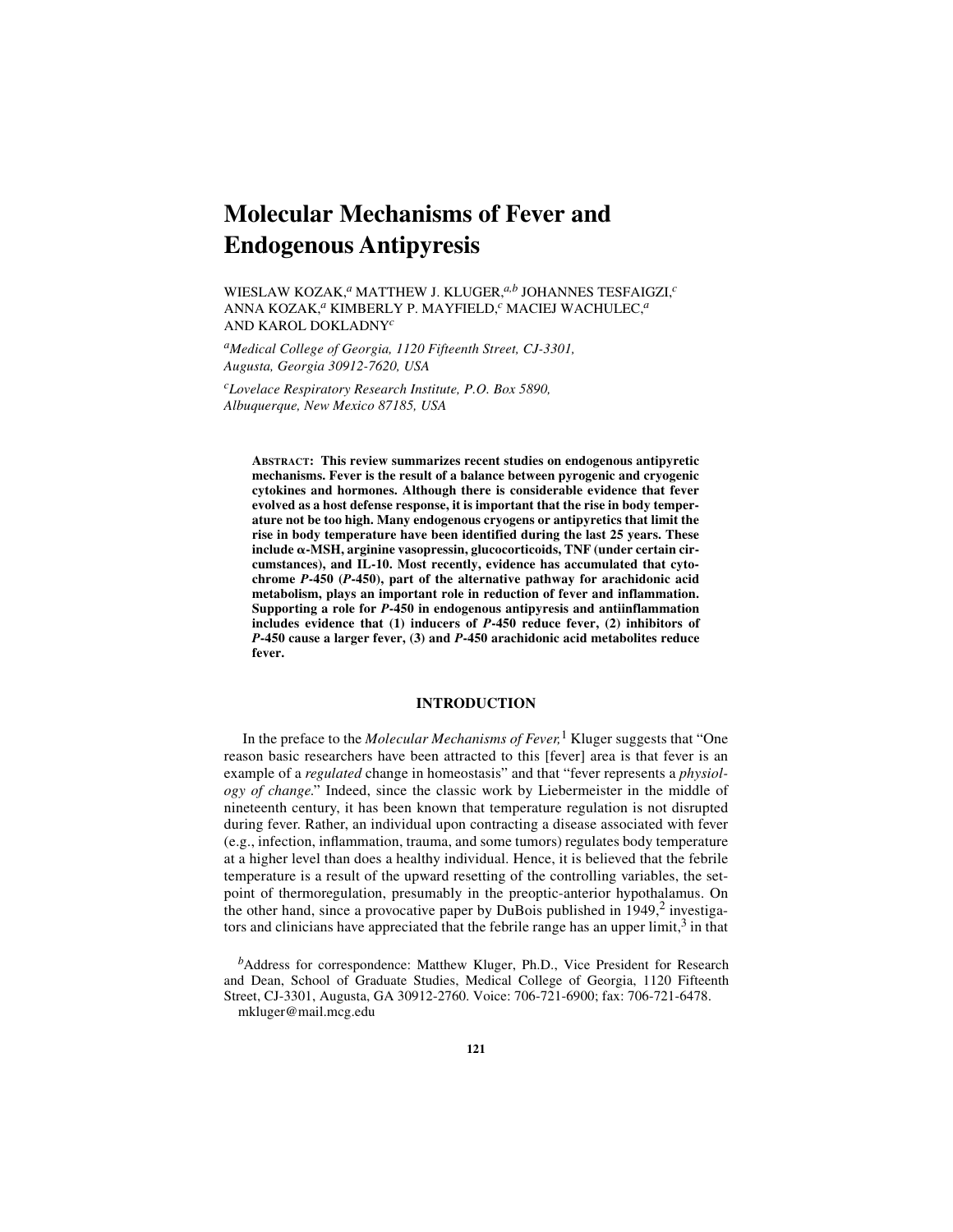the elevation of body temperature during fever does not exceed safe measures. In other words, the process of resetting the thermoregulatory set point upward during disease is controlled and, apparently, must be carefully guarded from reaching a dangerously high level. In this respect, fever appears to be a tightly controlled and regulated response which, on the one hand, reflects the shift of the set point of thermoregulation and, on the other hand, involves mechanisms acting to prevent fever from reaching dangerous heights. These latter mechanisms have been collectively called *endogenous antipyresis.* The study of the mechanisms underlying the generation of fever has a longer history than the investigation of endogenous antipyresis. Accordingly, there is a great deal more knowledge regarding endogenous pyretic than antipyretic mechanisms.4 This review summarizes recent studies on endogenous antipyretic mechanisms.

## **MOLECULAR COMPONENTS OF FEVER AND ANTIPYRESIS**

Over the past 25 years, evidence has accumulated that the endogenous febrile and antipyretic systems are operating at the level of neuroendocrino-immunomodulation. In fact, studies into the mechanisms underlying fever and endogenous antipyresis have significantly contributed to our understanding of the interaction between the immune system and central nervous system (CNS). Fever is triggered by the release of *endogenous pyrogens* from a large number of various immune types of cells including macrophage-like cells. Endogenous mediators of fever include cytokines, among which interleukin-1 (IL-1) and IL-6 are considered most important.<sup>5,6</sup> Inhibition of the production of one of these cytokines or neutralization of their activity results either in abrogation (e.g., if IL-6 is attenuated) or in substantial reduction (e.g., if IL-1 $\beta$  is attenuated) of fever during systemic or localized experimental inflammation.7–9

The search for *endogenous antipyretics* responsible for limiting the height of the febrile response began with studies of periparturient ewes and newborn lambs demonstrating refractoriness to pyrogenic effects of lipopolysaccharide (LPS).<sup>10</sup> Subsequent studies revealed that arginine vasopressin  $(AVP)$ ,  $^{11,12}$   $\alpha$ -melanocytestimulating hormone  $(\alpha MSH)$ ,  $^{13,14}$  and glucocorticoids  $^{15,16}$  can act as endogenous antipyretics opposing the effects of pyrogens. This led to the notion that fever is the result of a balance between pyrogenic cytokines and antipyretic hormones modulating the action of cytokines, presumably at the CNS level.<sup>4</sup> Nevertheless, components of the endogenous antipyresis can be also demonstrated within the cytokine network. Studies from our laboratory and others, using various techniques of neutralization of the cytokines (antibodies, inactivating binding proteins and receptors) as well as gene-deletion techniques (cytokine gene knockout mice), revealed that, besides pyrogenic cytokines, there are also cytokines that can be defined as endogenous antipyretics. They include tumor necrosis factor- $\alpha$  (TNF- $\alpha$ ) and IL-10.

On the basis of data demonstrating that the injection of  $TNF-\alpha$  induced elevation of body temperature in, for example, rabbits and humans,  $4-6$  this cytokine has been regarded as an endogenous pyrogen. Surprisingly, Long *et al.*17 reported that pretreatment with TNF-α antiserum, instead of preventing fever, enhanced the febrile response to LPS in rats. In subsequent studies in mice, we observed that TNF-α can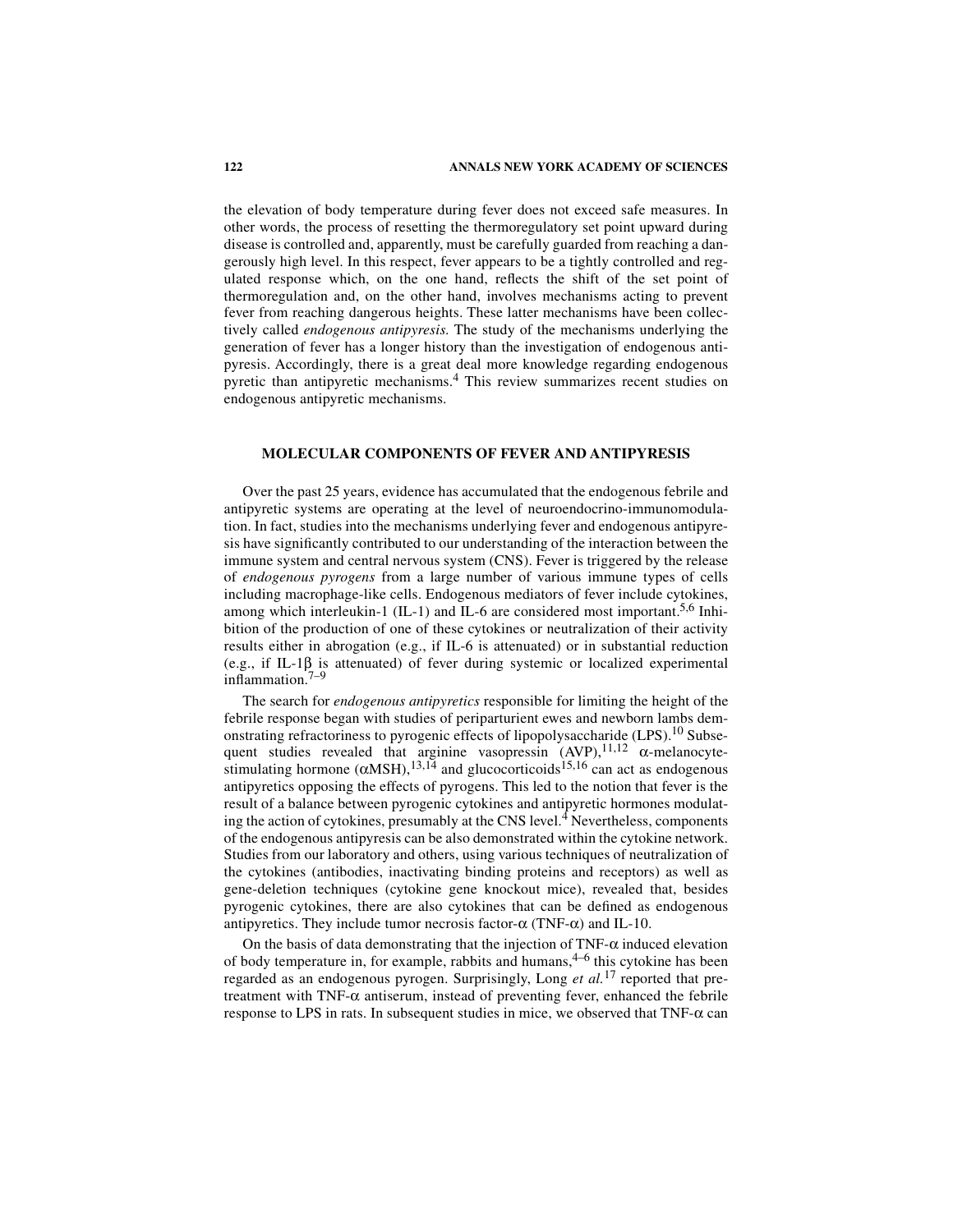cause a drop in body temperature rather than fever.<sup>18</sup> A decrease in temperature induced by injection of TNF- $\alpha$  has also been observed in rats.<sup>19</sup> Furthermore, we observed that TNF- $\alpha$  prevented fever in mice<sup>18</sup> and rats<sup>20</sup> if co-injected with LPS. More interesting, unlike IL-1 $\beta$  and IL-6, inactivation of TNF- $\alpha$  provokes higher LPS-induced fever in mice, $^{18}$  the effect previously seen in rats. In support of these data, mice deficient in genes for production of the signaling receptors for TNF- $\alpha$ , p55, and p75 receptors (TNF double receptor-knockout mice) respond with a higher fever to injection of LPS compared to wild-type mice.<sup>21</sup> IL-10 knockout mice also demonstrated a higher fever to LPS than control wild-type mice.<sup>22</sup> Accordingly, injection of a recombinant murine IL-10 into mice does not generate fever. It does prevent, however, the LPS-induced elevation of body temperature in mice.<sup>22</sup> A similar inhibitory effect of IL-10 on fever has also been observed in humans.<sup>23</sup> Thus, one can hypothesize that, in addition to the balance between cytokines and hormones, the height of fever can also be affected and regulated by a balance between pyrogenic and antipyretic cytokines. The cytokine-to-cytokine effects during fever may be accompanied and further supplemented by the interactions of cytokines with a number of cytokine receptor antagonists, inhibitory soluble/shedded cytokine receptors, inhibitory cytokine-binding proteins, and cytokine-chaperon proteins,5 which are also ascribed to the continuously growing cytokine family. Although this matter needs thorough investigation, the inhibitory effect of IL-1 receptor antagonist on fever in rats has already been demonstrated.<sup>9</sup>

Recently, we and others have reported that endogenous antipyresis may also be operating at the level of arachidonic acid cascade. Prostaglandin (PG)  $E_2$  is considered a key mediator of fever acting downstream of the endogenous pyrogens and ultimately responsible for the upward resetting of the set point of thermoregulation.<sup>24</sup> It seems reasonable, therefore, to postulate that the regulation of the rate of production and/or metabolization of  $PGE<sub>2</sub>$  may possibly constitute an additional physiological system, to complement the cytokine–hormones and the cytokine– cytokine interactions in endogenous antipyresis and the regulation of fever. Data presented by Fraifeld *et al.*25 implicate the involvement of the lipoxygenase pathway in endogenous antipyresis, whereas our data<sup>26-28</sup> and that from Nakashima and coworkers29 indicate that the cytochrome *P*-450/epoxygenase pathway of the arachidonate metabolism is also part of the endogenous antipyretic system.

## **ALTERNATIVE PATHWAYS OF ARACHIDONIC ACID METABOLISM**

Liberation of arachidonic acid from membrane structural glycerophospholipids is a hallmark for most, if not all, infectious as well as chronic and/or acute inflammatory disorders. Free arachidonic acid can be metabolized by cyclooxygenase and lipoxygenase enzyme systems to generate prostaglandins, thromboxanes, leukotrienes, and hydroperoxyeicosatetraenoic acids. The importance of the cyclooxygenase pathway in generation of fever and in induction of other symptoms of the acutephase response during disease has been substantially documented.<sup>24</sup> The earliest studies on lipoxygenase, on the other hand, did not support any role for this pathway in fever.<sup>30</sup> However, as mentioned above, data have recently been reported suggesting a role for lipoxygenases in endogenous antipyresis.<sup>25</sup>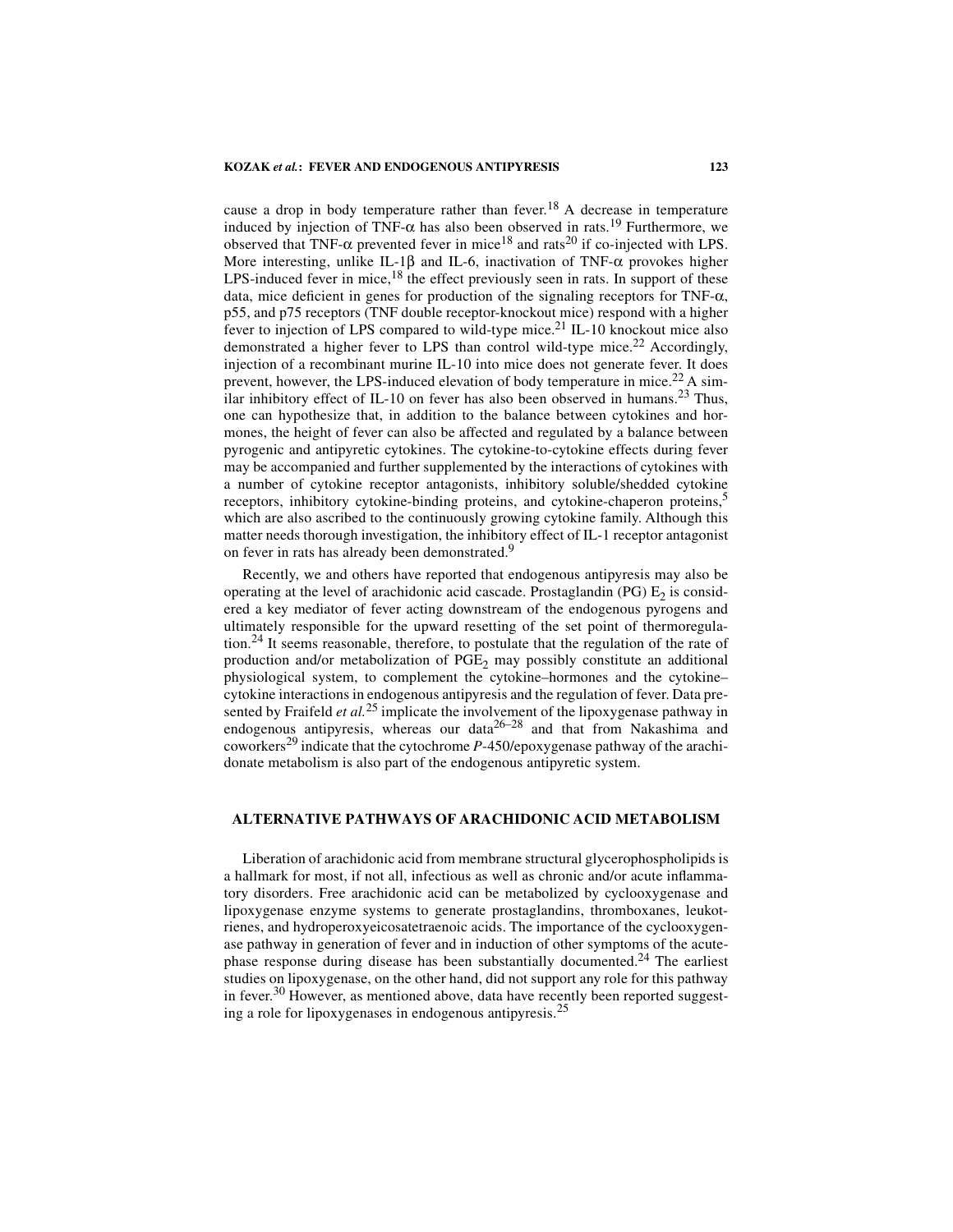#### **124 ANNALS NEW YORK ACADEMY OF SCIENCES**

A third pathway of the arachidonate metabolism, producing epoxyeicosatrienoic acids (EETs) and mono-hydroxyeicosatetraenoic acids (mono-HETEs), has been described.31 The pathway is carried out by the cytochrome *P*-450 (CYP450) monooxygenases, referred to as the epoxygenase pathway (*P*-450). Specific CYP450 enzymes catalyze monoxygenation of arachidonic acid leading to (a) epoxidation and giving rise to four regioisomers, 5,6-, 8,9-, 11,12-, and 14,15-EETs, which in turn are converted by epoxide hydrolases to corresponding dihydroxyeicosatrienoic acids (DHETs); (b) allylic oxidation to produce six regioisomers, 5-, 8-, 9-, 11-, 12-, and 15-HETEs, and (c) ω*/*ω-1 hydroxylation to result in 19- and 20- HETEs.<sup>32,33</sup> Among many tissues and organs, *P*-450 epoxygenase activity has also been detected in brain structures, including hypothalamus.<sup>34</sup> It has been shown that rat astrocytes<sup>35</sup> and isolated brain slices<sup>36</sup> make EET regioisomers from arachidonic acid. A generation of HETE regioisomers in cerebral tissues has also been documented.<sup>37</sup> *P*-450 arachidonic acid metabolites are currently implicated in a variety of biological functions, including kidney function,  $32,33$  cerebral blood flow,  $36,37$  and blood pressure.<sup>38</sup>

Involvement of the cytochrome *P*-450-dependent epoxygenase pathway of arachidonic acid in inflammation and fever has not been thoroughly investigated. It is known, however, that infections and inflammatory stimuli induce changes in the activities and expression of various forms of CYP in humans and experimental animals.<sup>39</sup> These effects could be a part of the homeostatic mechanisms associated with inflammation and infection. They also could be a part of the pathophysiology of fever. The formation of biologically active metabolites of arachidonic acid via *P*-450s indicates that pharmacological modulations of these enzymes may have consequences for the inflammatory disorders. Indeed, we have recently found that administration of the compounds that induce *P*-450 attenuates some histopathological and molecular measures of the LPS-provoked lung inflammation in the rat (unpublished data, manuscript in preparation). Our data have shown that inhibitors of *P*-450 augment fever in rodents, enhance the LPS-induced increase of plasma IL-6,<sup>26</sup> and exacerbate the elevation of PGE<sub>2</sub> in plasma and cerebrospinal fluid.<sup>27</sup> On the other hand, administration of the inducers of *P*-450 reduce fever in mice and rats.28 Furthermore, intracerebral (i.c.v.) infusion of *P*-450 arachidonic acid metabolites reduce LPS-induced fever in rats.28 The experimental protocols and data from these experiments are briefly discussed in the following sections of the article.

## **INDUCERS OF CYTOCHROME** *P***-450 DECREASE FEVER IN MICE AND RATS**

The rat *P*-450 monooxygenase isoforms known to catalyze the epoxidation of arachidonic acid are CYP1A1, CYP1A2, CYP4A1, CYP2B1, CYP2B4, CYP2C9, CYP2C11, CYP2C23, CYP2E1, CYP2G1, and CYP2J3.40,41 All of these gene families are markedly inducible as a result of the exposure to xenobiotics. The fibrates (oxyisobutyrates) are the largest structurally related group of inducers investigated, and detailed induction protocols have been described for clofibrate, ciprofibrate, clobuzarit, and bezafibrate.42 Administration of dehydroepiandrosterone (DHEA), a naturally occurring  $C_{19}$  steroid found in mammals, is also effective in induction of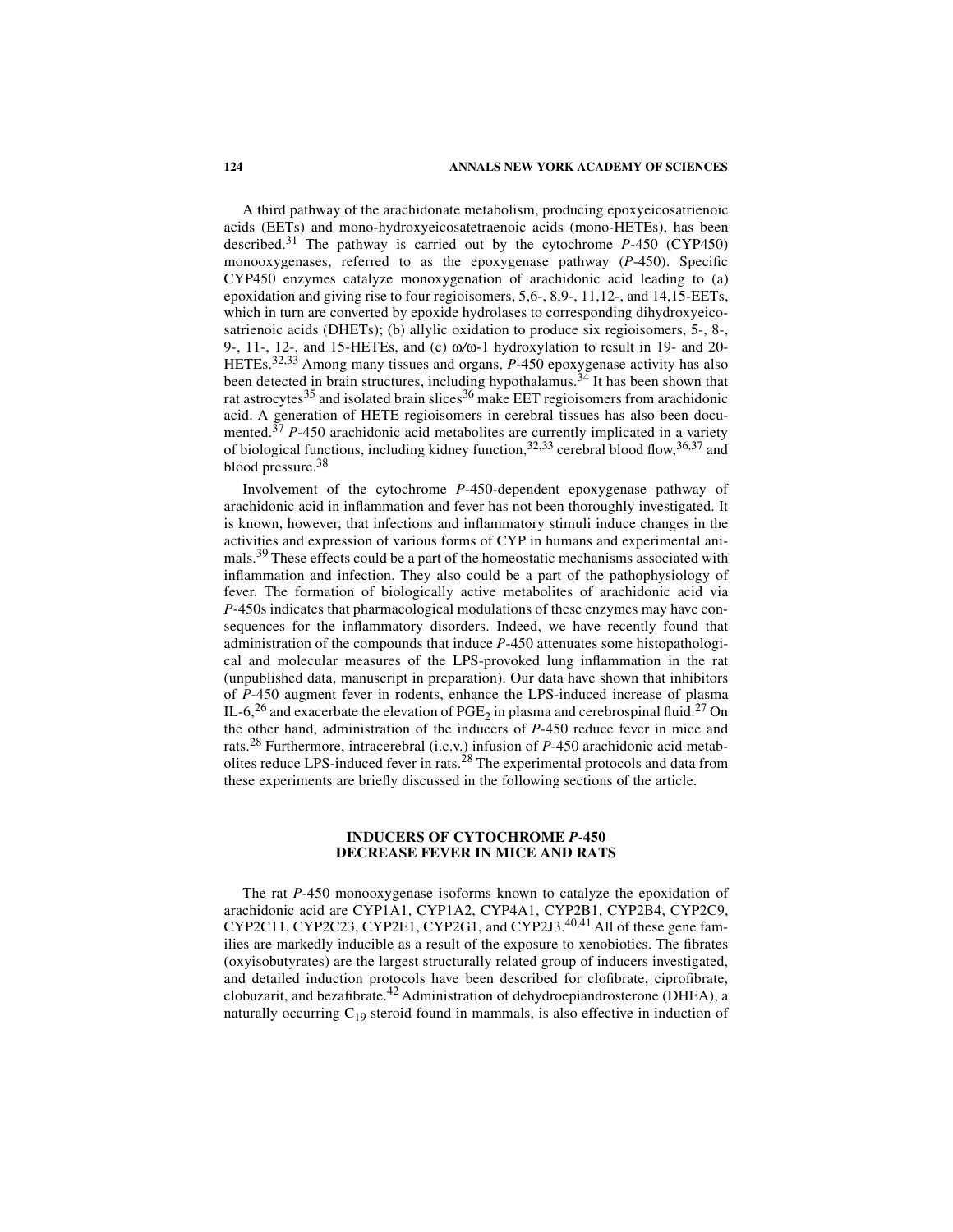| Strain        |                   | P-450 Modulator (route of admin) | Acute-phase response <sup>a</sup> (stimulus)                   | Effect                           | Reference   |
|---------------|-------------------|----------------------------------|----------------------------------------------------------------|----------------------------------|-------------|
|               | Inducer           | Inhibitor                        |                                                                |                                  |             |
| Swiss Webster |                   | NDGA (i.m.)                      | Motor act. (LPS)<br>Fever (LPS)                                | No effect<br>Increase            | 26          |
| Swiss Webster |                   | SKF-525A (i.p.)                  | Motor act. (LPS)<br>Fever (LPS)                                | No effect<br>Increase            | 26          |
| Swiss Webster |                   | Clotrimazole (i.m.)              | Motor act. (LPS)<br>Fever (LPS)                                | Increase $^b$<br>No effect       | 26          |
| Swiss Webster |                   | Clotrimazole (i.m.)              | Motor act. (turp.)<br>Fever (turp.)                            | Decrease<br>Increase             | Unpublished |
| Swiss Webster | Clofibrate (s.c.) |                                  | Food intake (turp.)<br>Motor act. (turp.)<br>Fever (turp.)     | Decrease<br>Increase<br>Increase | 28          |
| Swiss Webster | Clofibrate (s.c.) |                                  | Food intake (LPS)<br>Motor act. (LPS)<br>Fever (LPS)           | Decrease<br>Increase<br>Increase | 28          |
| Swiss Webster | Clofibrate (s.c.) |                                  | High dose of LPS <sup>c</sup><br>Motor act. (LPS)<br>Morbidity | Decrease<br>Increase             | Unpublished |
| Swiss Webster |                   | SKF-525A (i.p.)                  | bioactivity (LPS)<br>Plasma <sub>IL-6</sub>                    | Increase                         | 26          |
| Swiss Webster |                   | SKF-525A (i.p.)                  | Plasma TNF bioactivity (LPS)                                   | Decrease                         | 26          |

## **KOZAK** *et al.***: FEVER AND ENDOGENOUS ANTIPYRESIS 125**

*b*Blocked by indomethacin.

*c* 10mg/kg.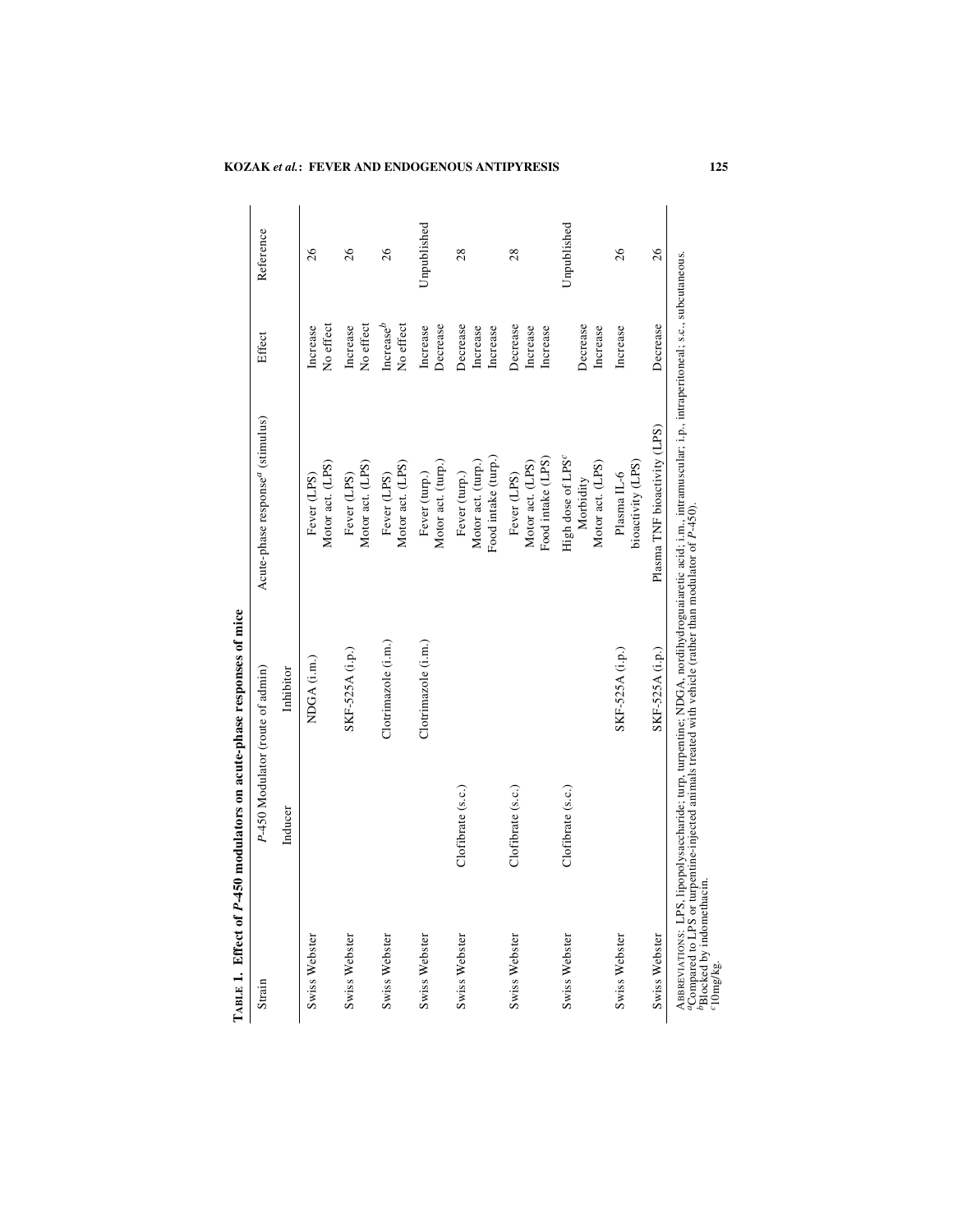| Strain                                                                                    | P-450 Modulator (route of admin)                                                                                                                                                                               |                                                                                                                                         | Acute-phase                                                      | Effect   | Reference   |
|-------------------------------------------------------------------------------------------|----------------------------------------------------------------------------------------------------------------------------------------------------------------------------------------------------------------|-----------------------------------------------------------------------------------------------------------------------------------------|------------------------------------------------------------------|----------|-------------|
|                                                                                           | Inducer                                                                                                                                                                                                        | Inhibitor                                                                                                                               | response <sup>a</sup> (stimulus)                                 |          |             |
| Sprague-Dawley                                                                            |                                                                                                                                                                                                                | SKF-52A (i.m.)                                                                                                                          | Fever (LPS)                                                      | Increase | 27          |
| Sprague-Dawley                                                                            |                                                                                                                                                                                                                | SKF-525A (icv)                                                                                                                          | Fever (LPS)                                                      | Increase | 27          |
| Sprague-Dawley                                                                            |                                                                                                                                                                                                                | Miconazole (i.m.)                                                                                                                       | Fever (LPS)                                                      | Increase | 28          |
| Sprague-Dawley                                                                            |                                                                                                                                                                                                                | Clotrimazole (i.m.)                                                                                                                     | Fever (LPS)                                                      | Increase | 27          |
| Sprague-Dawley                                                                            |                                                                                                                                                                                                                | Econazole (i.m.)                                                                                                                        | Fever (LPS)                                                      | Increase | Unpublished |
| Sprague-Dawley                                                                            |                                                                                                                                                                                                                | $1-\mathbf{A}\mathbf{B}\mathbf{T}$ (i.p.)                                                                                               | Fever (LPS)                                                      | Increase | Unpublished |
| Sprague-Dawley                                                                            |                                                                                                                                                                                                                | 17-ODYA (i.m.)                                                                                                                          | Fever (LPS)                                                      | Increase | $^{28}$     |
| Sprague-Dawley                                                                            | Clofibrate (i.m., i.p.)                                                                                                                                                                                        |                                                                                                                                         | Fever (LPS)                                                      | Decrease | Unpublished |
| Sprague-Dawley                                                                            | Bezafibrate (i.m., i.p.)                                                                                                                                                                                       |                                                                                                                                         | Fever (LPS)                                                      | Decrease | 28          |
| Sprague-Dawley                                                                            | DHEA (i.p.)                                                                                                                                                                                                    |                                                                                                                                         | Fever (LPS)                                                      | Decrease | 28          |
| Sprague-Dawley                                                                            |                                                                                                                                                                                                                | SKF-525a (i.c.v.)<br>SKF-525A (i.p.)                                                                                                    | Plasma PGE2 (LPS)<br>$\text{CSF}\, \text{PGE}_2 \, (\text{LPS})$ | Increase | 27          |
| Wister                                                                                    |                                                                                                                                                                                                                | Econazole, clotrimazole                                                                                                                 | Fever (IL-1)                                                     | Increase | 29          |
| Sprague-Dawley                                                                            | $14, 15$ -EET; $12(R)$ -HETE <sup>b</sup><br>$8,9 - EET$ ; 11, 12- $EET$ ;                                                                                                                                     |                                                                                                                                         | Fever (LPS)                                                      | Decrease | 28          |
| ABBREVIATIONS: LPS<br><sup>a</sup> Compared to LPS inj<br>${}^b{\rm Epo}$ veicosatrienoic | ected rats treated with vehicle (rather than modulator of P-450).<br>aminobenzotriazole; 17-ODYA, 17-octadecynoic acid; DHEA, dehydroepiandrosterone.<br>and hydroxyeicosatetraenoic acids administered i.c.v. | , lipopolysaccharide; i.m., intramuscular; i.p., intraperitoneal; i.c.v., intracerebroventricular; CSF., cerebrospinal fluid; 1-ABT, 1- |                                                                  |          |             |

TABLE 2. Effect of P-450 modulators on fever in the rat *P***-450 modulators on fever in the rat TABLE 2. Effect of**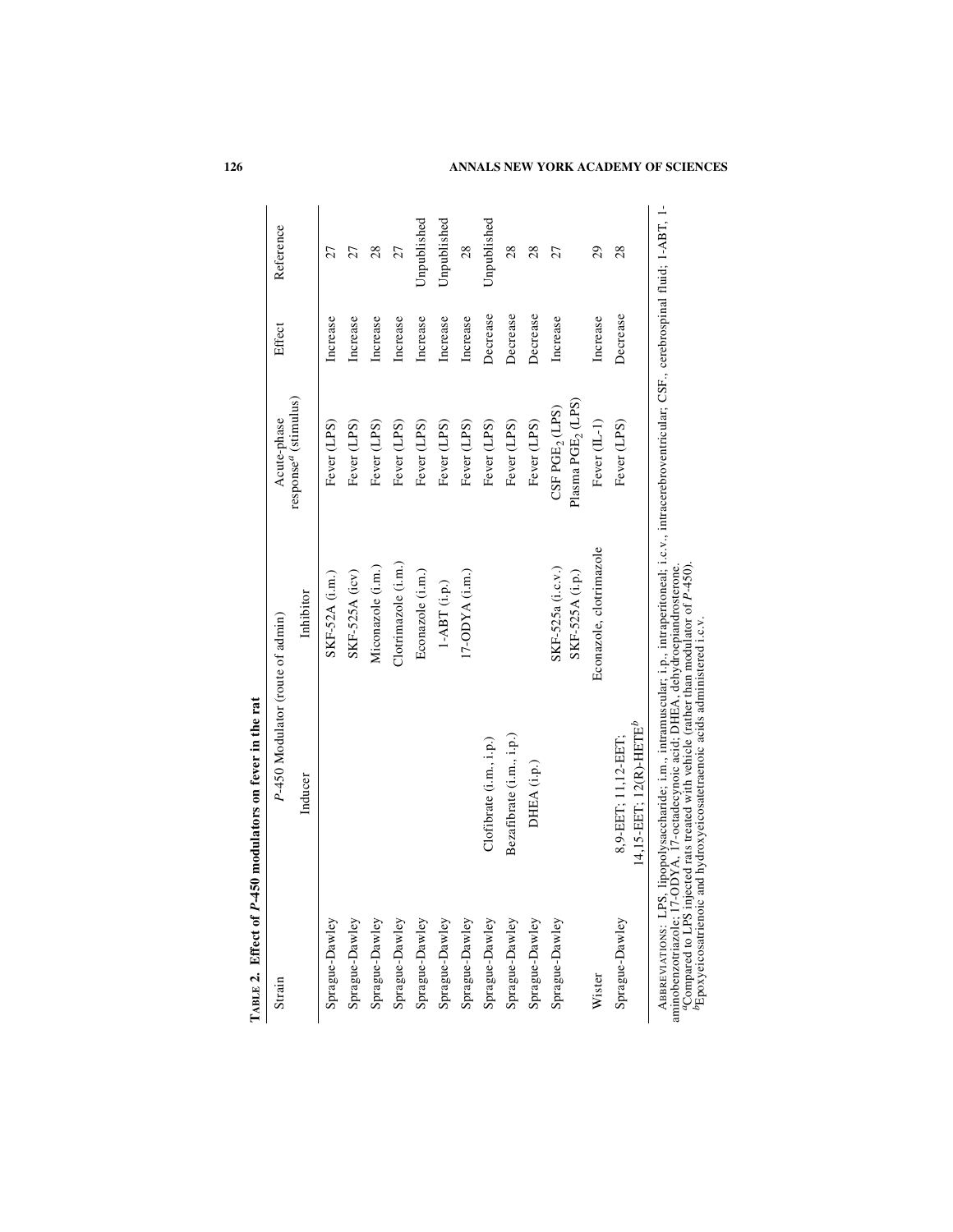the *P*-450 epoxygenases.<sup>42</sup> To test the effect of *P*-450 inducers on fever in mice and rats, clofibrate, bezafibrate, and DHEA (dehydroisoandrosterone 3-sulfate, all Sigma) were dissolved in a warm sterile corn oil (Sigma) at a stock concentration of 50 mg/ml. Stock solutions were rewarmed (38°C), sonicated, and diluted with warm corn oil to a desired concentration. Inducers of cytochrome *P*-450 were administered at doses 10 and 100 mg/kg (bezafibrate and DHEA), and 0.5 and 5 mg/kg (clofibrate), three times at 24-h intervals before the induction of fever. The routes of administration are indicated in TABLES 1 and 2. Sterile corn oil was used as a control injection.

Specific pathogen-free young adult male Swiss Webster mice (Taconic) and Sprague-Dawley rats (Charles River) were housed individually in plastic cages in temperature-controlled rooms at  $25 \pm 1^{\circ}$ C for rats and  $30 \pm 1^{\circ}$ C for mice, with a 12:12-h light–dark cycle (lights on at 0600). Body temperature and motor activity of each animal were monitored with intra-abdominal implanted temperature-sensitive telemetry transmitters (Dataquest III System, MiniMitter).<sup>18,20,26,27</sup>

Fever in animals was induced by an i.p. injection of a saline-diluted LPS (*E. coli* endotoxin 0111:B4; Sigma, L2630) at doses of 50 and 80 µg/kg for rats and 100 µg/kg and 2.5 mg/kg for mice. In separate experiments, fever in mice was induced by a subcutaneous (s.c.) injection of turpentine (10 µl/mouse). LPS and turpentine were injected 24 h after the third administration of the *P*-450 inducer. Saline was used as control injections.

Pretreatment of mice (TABLE 1) and rats (TABLE 2) with inducers of the cytochrome *P*-450 resulted in reduction of fever. The effect was dose-dependent; the higher the dose of *P*-450 inducer, the larger the inhibition of fever. In mice, fever was reduced in both models, that is, as a result of the i.p. injection of LPS to model a systemic inflammation and as a result of the s.c. administration of turpentine to model a localized inflammation. Furthermore, pretreatment of mice with clofibrate (5 mg/kg) reduced the other LPS-induced components of the acute-phase response, such as decreased motor activity and food intake (TABLE 1).

## **INHIBITORS OF CYTOCHROME** *P***-450 CAUSE LARGER FEVER IN MICE AND RATS**

The facts that the CYP monooxygenases exist in many isoforms and that enzyme inducers and inhibitors are frequently nonspecific complicate the task of elucidating the pathophysiological role of these enzymes. As a result, in studies testing the effects of the inhibition of the enzyme on fever, we used two types of the monooxygenase inhibitors. One approach used a "suicide substrate," an acetylenic derivative 17-octadecynoic acid (17-ODYA) designed to resemble the substrate and at the same time to inactivate the enzyme. 17-ODYA inhibits epoxygenation and ω-hydroxylation of arachidonic acid and other fatty acids.41 Inactivation is irreversible, and activity is restored on *de novo* synthesis of the enzyme.<sup>41</sup> In the other experiments, we used imidazole antimycotics (clotrimazole, econazole, miconazole), nordihydroguaiaretic acid, and aminobenzotriazole, which are the "mechanism-based" reversible inhibitors of a number of *P*-450 monooxygenase isoforms.<sup>43</sup>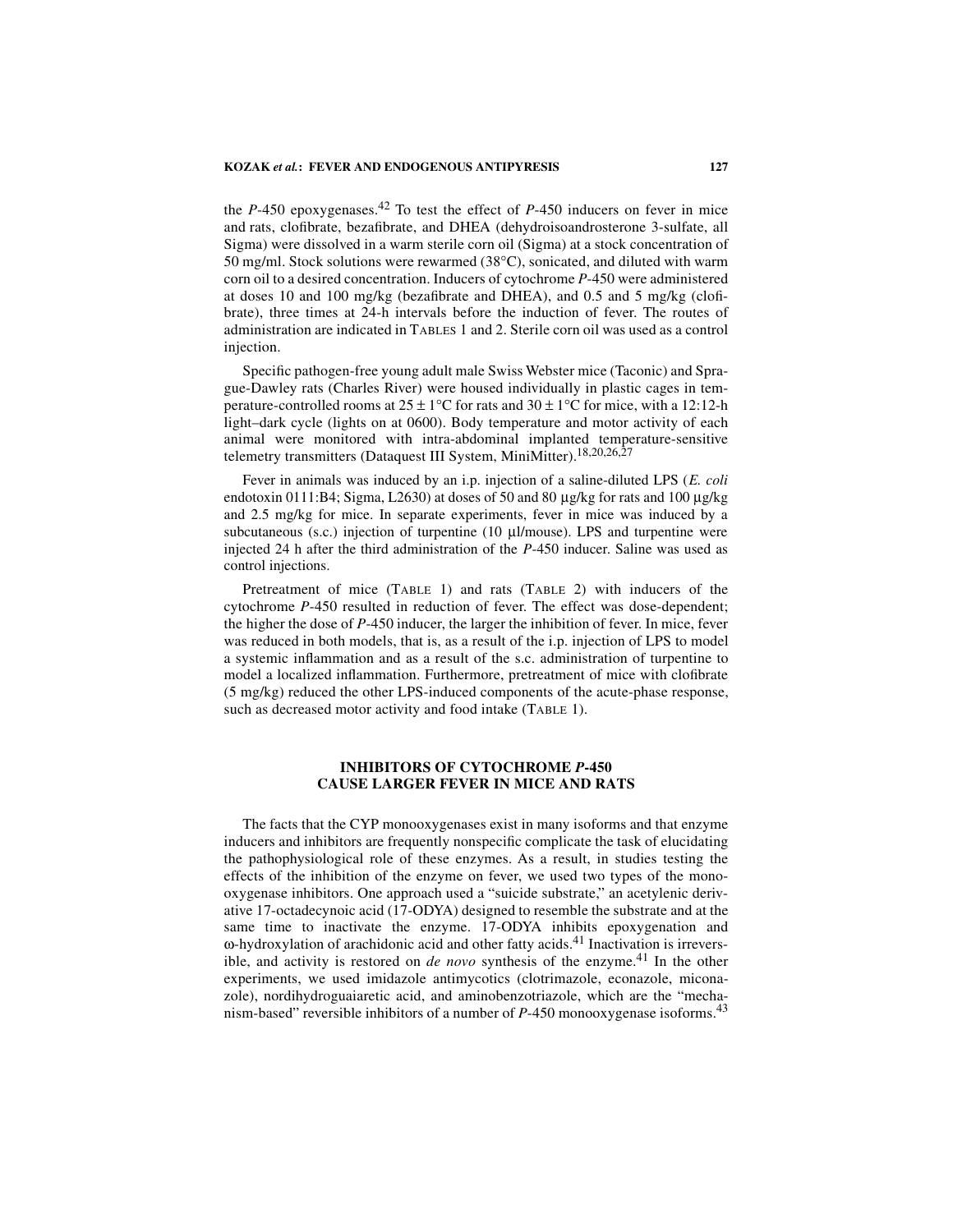Proadifen (SKF-525A) is a water-soluble inhibitor of a broad spectrum of the *P*-450 dependent oxygenate reactions.

To test the effects of inhibitors of *P*-450 on fever in mice and rats, doses of the inhibitors were injected twice: one injection 24 h before LPS and/or turpentine, and then at the time of the LPS or turpentine injection. Data presented in TABLES 1 and 2 indicate that, in contrast to the effects of *P*-450 inducers on fever in mice and rats, treatment with inhibitors of *P*-450 resulted in augmentation of fever. Amplifying effects of SKF-525A on fever in rats (TABLE 2) have been observed when the drug was administered either peripherally (i.p. or i.m.) or centrally (i.c.v. into the lateral cerebral ventricle). Exacerbation of fever due to pretreatment with *P*-450 inhibitors was dose-dependent. Clotrimazole, an inhibitor of *P*-450, amplified a turpentineinduced lethargy in mice (TABLE 1). In a supplementary experiment, we observed that the exacerbation of fever in mice treated with a *P*-450 inhibitor (clotrimazole; TABLE 1) was abolished by indomethacin,<sup>26</sup> an inhibitor of cyclooxygenases. These data suggest that the amplification of fever using inhibitor(s) of *P*-450 was associated with a shift into a higher rate of the synthesis of  $PGE<sub>2</sub>$ , tempting a hypothesis that the exacerbation of fever is associated with the higher levels of  $PGE<sub>2</sub>$ . This hypothesis was tested on rats.<sup>27</sup>

## **PROADIFEN (SKF-525A), AN INHIBITOR OF** *P***-450, EXACERBATES PGE<sub>2</sub> LEVELS IN RATS**

Two experiments were performed using 44 rats to study the effect of SKF-525A on PGE<sub>2</sub> levels in plasma and cerebrospinal fluid (CSF) during LPS fever.<sup>27</sup> All rats were implanted intra-abdominally with biotelemitters to monitor temperature. In the first experiment, 20 rats were pretreated i.p. with SKF-525A (15 mg/kg) or saline as control and 30 min later were injected with LPS (i.p.; 50 µg/kg) or control saline (four groups, five rats/group). Heparinized blood (cardiac puncture) was taken 3 h after the LPS injection. In the second experiment, 24 rats were also implanted with lateral ventricle cannulae and given artificial cerebrospinal fluid (aCSF, control) or SKF-525A i.c.v. (5 µg/rat) 10 min before LPS (i.p.; 50 µg/kg) or control saline (four groups; six rats/group). Three hours later a 150- to 200-µl CSF sample (cisternal puncture) was collected from each rat.

In the first experiment (SKF-525A given i.p.), the plasma  $PGE<sub>2</sub>$  levels in controlinjected rats, (i.e., saline/saline and SKF-525A/saline) were, respectively, 14.4 ± 2.5 pg/ml and 33.2 ± 8.6 pg/ml (difference not significant; *p* > 0.05). Injection of LPS triggered a significant elevation of plasma PGE<sub>2</sub> within 3 h to  $169.6 \pm 37.5$  pg/ml. Administration of SKF-525A (15 mg/kg; i.p.) induced an even larger elevation of PGE<sub>2</sub> within that time in LPS-injected rats to  $343.4 \pm 45.4$  pg/ml ( $p < 0.05$  between saline/LPS and SKF-525A/LPS groups).

In the second experiment, the concentration of  $PGE<sub>2</sub>$  in CSF changed dramatically when SKF-525A was administered i.c.v. into the LPS-injected rats. Injection of LPS (i.p.) induced significant elevation of CSF PGE<sub>2</sub> from  $4.5 \pm 1.4$  pg/ml (aCSF/ saline group) to  $30.9 \pm 5.2$  pg/ml ( $p < 0.05$  between saline- and LPS-injected groups) in rats infused i.c.v. with aCSF. Administration of SKF-525A (5 µg/rat; i.c.v.)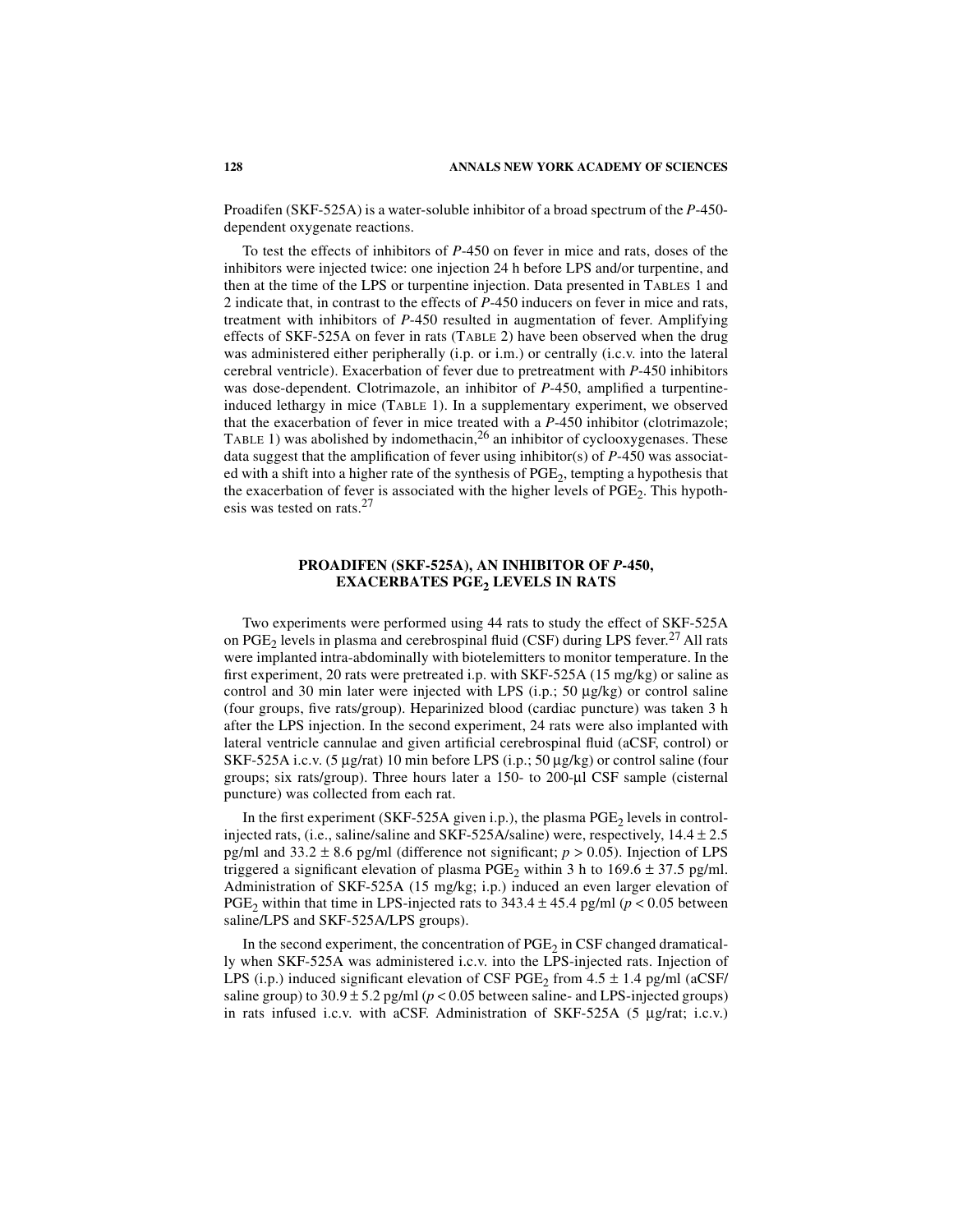amplified the effect of LPS about threefold to a CSF PGE<sub>2</sub> of  $92.5 \pm 21.1$  pg/ml in LPS-injected rats ( $p < 0.05$  between aCSF/LPS and SKF-525A/LPS groups).

The augmenting effect of the inhibitor of *P*-450 on LPS-induced elevation of  $PGE_2$  reflected the levels of IL-6 and TNF- $\alpha$ <sup>26</sup> Generation of these two cytokines is regulated in part by  $PGE_2$ ;  $PGE_2$  is required for IL-6 synthesis, and it inhibits generation of TNF-α. Accordingly, SKF-525A significantly enhanced the LPS-induced levels of IL-6, whereas it suppressed the increase of TNF- $\alpha$ <sup>26</sup> These alterations to *in vivo* generation of PGE<sub>2</sub>, IL-6, and TNF- $\alpha$  paralleled the effects of SKF-525A on fever in mice and rats.

## *P***-450 ARACHIDONIC ACID METABOLITES REDUCE LPS FEVER IN RATS<sup>28</sup>**

Data showing the reduction and/or amplification of fever following treatment with, respectively, inducers and/or inhibitors of *P*-450 monooxygenases, implicate the involvement of this enzyme system in fever, particularly in the regulation of the height of fever. Several mechanisms involving *P*-450 can be considered. One possibility is that the modulation of the activity of *P*-450 affects arachidonate metabolism, in that inhibition of *P*-450 results in more arachidonic acid to be metabolized via cyclooxygenases and, hence, more  $PGE<sub>2</sub>$  can be produced per unit of time, which translates into a higher fever. Another hypothesis is that *P*-450 itself is engaged in the inactivating metabolism of  $PGE_2$ , and that inhibition of the  $P-450$  results in reduction of the rate of neutralization of  $PGE<sub>2</sub>$ . Data discussed above, showing that proadifen (SKF-525A), an inhibitor of cytochrome *P*-450, enhances the LPSinduced elevation of PGE<sub>2</sub>, support this hypothesis. However, a complementary hypothesis is that some *P*-450 arachidonic acid metabolites, and possibly *P*-450 eicosanoid metabolites, can act as endogenous antipyretics. Thus, induction of the *P*-450 monooxygenase enzyme system might accelerate the rate of the generation of fever-preventing *P*-450 arachidonate metabolites, resulting in a lower fever. Data from the studies using clofibrate, bezafibrate, and DHEA presented in this report support this hypothesis. To test whether or not the *P*-450 monooxygenase (epoxygenase) products are antipyretic, we administered various regioisomers of epoxyeicosatrienoic and monohydroxyeicosatetraenoic acids into the rat brain and estimated the changes of fever following the peripheral (i.p.) injection of LPS. This route of EET or HETE isomer administration was applied since (i) the preoptic-anterior hypothalamus is considered the center for thermoregulation as well as regulation of fever,<sup>3,4</sup> (ii) expression of *P*-450 has been demonstrated in the hypothalamus,<sup>34</sup> and (iii) infusion of SKF-525A, an inhibitor of *P*-450, into the brain exacerbated the LPS-induced fever in rats.<sup>27</sup>

For the cerebral injections (into the lateral ventricle; i.c.v.), rats were implanted stereotaxically with a 5-mm long, 22-gauge stainless-steel, thin-walled cannula (Plastic Products) into the lateral ventricle, as described elsewhere.<sup>27,28</sup> Ethanol solutions of 12(R)-HETE, 5,6-EET, 8,9-EET, 11,12-EET, and 14,15-EET were purchased from Cayman Chemical. Before i.c.v. infusion, ethanol was evaporated under nitrogen in a cold room (about  $10^{\circ}$ C), and the specimens were reconstituted with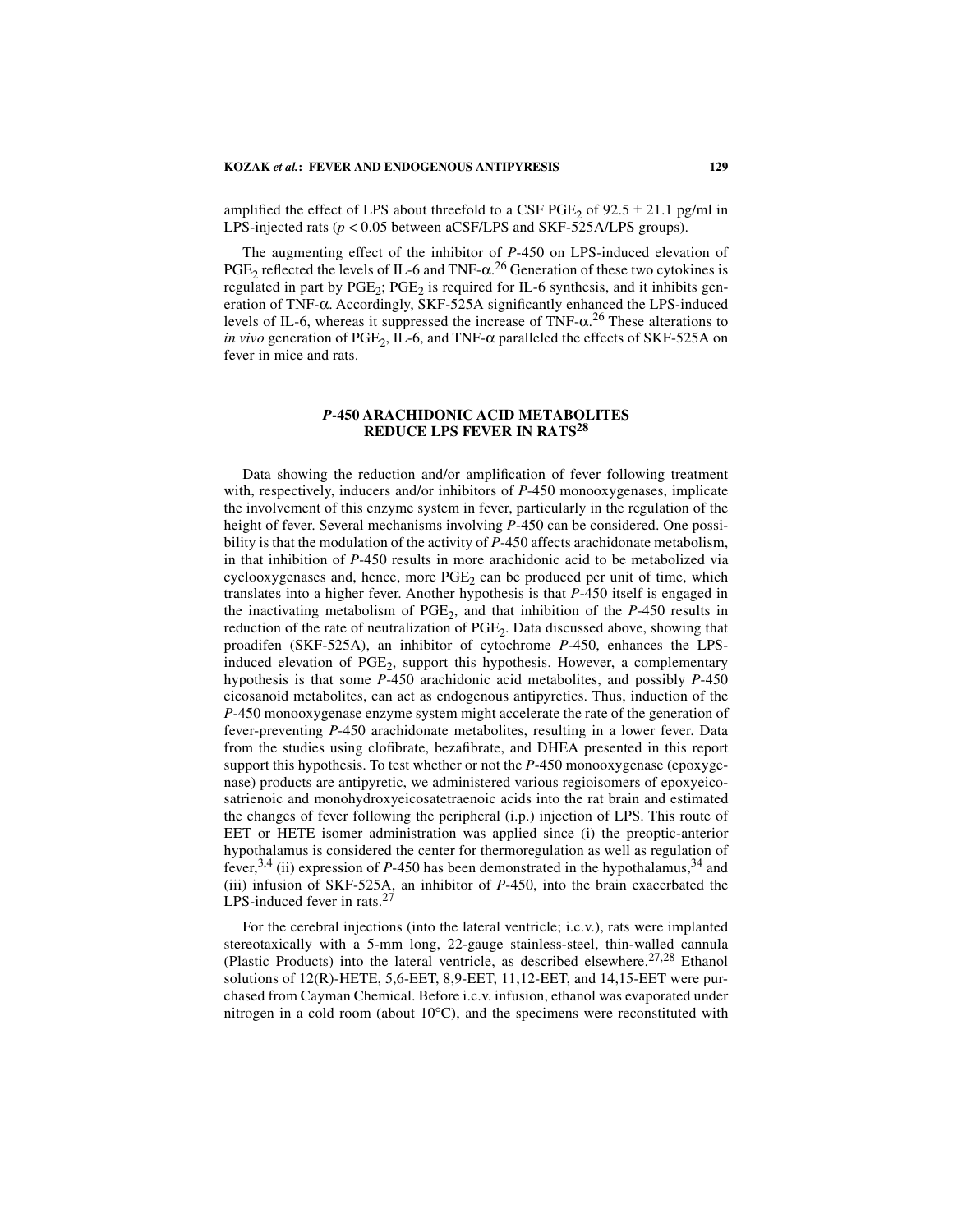aCSF to a desired concentration. In this study, fever in rats was induced by an i.p. injection of LPS at a dose of 80 µg/kg.

Four of five examined isomers appeared to reduce fever when infused into the lateral ventricle a few minutes before the i.p. administration of LPS.28 The most potent antipyretic isomers (dosage-wise) in our experiments were 11,12-EET followed by 14,15-EET. They significantly and dose-dependently reduced fever if administered i.c.v. in the range of nanograms per rat. All other tested epoxygenase metabolites except the 5,6-EET isomer, significantly reduced fever when infused i.c.v. in a dose range of micrograms per rat (TABLE 2). The effects observed for these isomers, that is, 8,9-EET, 14,15-EET, and 12(R)HETE, were dose-dependent.

### **CONCLUDING REMARKS**

FIGURE 1 summarizes data presented in this report and illustrates hypotheses regarding the interactions within the arachidonate cascade in the modulation of fever. On the basis of the results just described, on our data earlier published,  $26-28$ and that from Nakashima *et al.*<sup>29</sup> and Fraifeld *et al.*,<sup>25</sup> we conclude that besides interactions among the cytokines and hormones, the process of endogenous antipyresis also operates at the level of the arachidonate cascade, reflecting the interactions among the enzymes, substrates, and metabolites of the cascade.

It is well documented that the metabolism of arachidonic acid via cyclooxygenases and, in turn, production of prostaglandins, particularly  $PGE<sub>2</sub>$ , is an essential pathway for the generation of fever.<sup>24</sup> Data presented in this report suggest that when arachidonic acid is metabolized via the *P*-450 pathway, the net result can be antipyresis. This latter conclusion is based in part on the study in which we used pharmacological agents to modulate (induce and/or inhibit) *P*-450 monooxygenases. It must be stressed, however, that the selectivity and specificity of such an approach is limited due to the magnitude and complexity of the cytochrome *P*-450 gene superfamily.41,44 One cannot rule out, therefore, that the drugs used in our study altered not only the expression of the arachidonate epoxygenases, but also might affect other *P*-450 isoforms, which could result in influencing the LPS fever in rats. More direct data were obtained when we applied the exogenous *P*-450 arachidonic acid metabolites to test their effects on fever. These results clearly support the hypothesis that metabolization of the arachidonic acid via *P*-450 can indeed give rise to the antipyretic eicosanoids.

The multiple mechanisms underlying the antipyretic action of epoxyeicosanoids may involve an "endogenously induced" inhibition of the activity of cyclooxygenases. In support of this notion, it has been found that some tested isomers of EET are potent inhibitors of platelet<sup>45</sup> and vascular smooth muscle<sup>46</sup> cyclooxygenases. In the study by Fang *et al.*, 46 14,15-EET exerted a potent inhibitory effect on the production of  $PGE<sub>2</sub>$ , whereas 5,6-EET isomer was ineffective in the inhibition of cyclooxygenases, which is in accordance with our findings that 5,6-EET was not effective in the attenuation of fever in rats. Interestingly, the potency of some EETs examined, that is, 8,9-EET, and 14,15-EET, surpassed that of ibuprofen and aspirin, wellknown antiinflammatory agents, in the inhibition of the activity of isolated cyclooxygenase enzyme preparation.45 It is believed that aspirin inhibits fever and attenuates inflammation by blocking cyclooxygenase activity and, in consequence,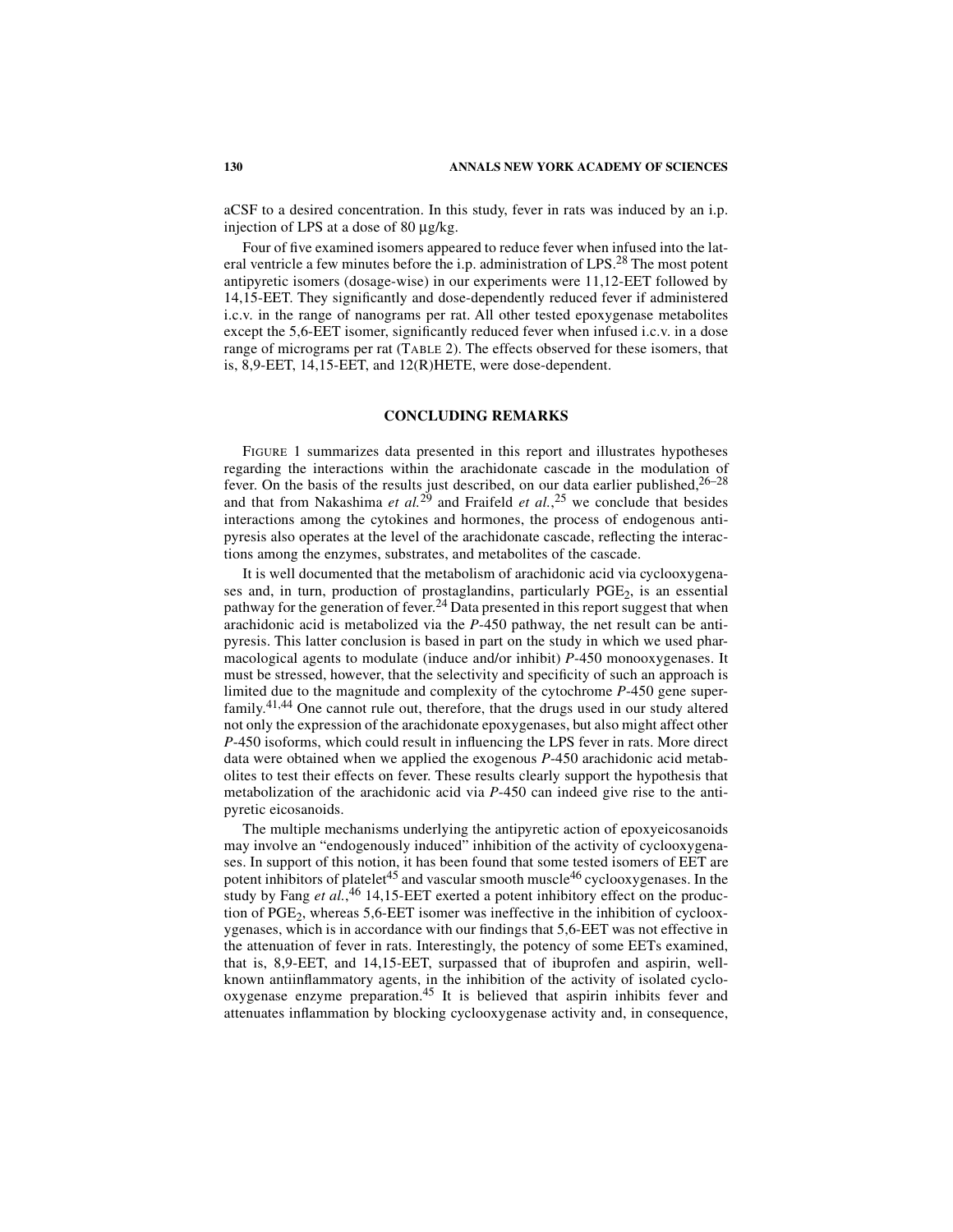

**FIGURE 1.** Schematic illustrating the summary and interpretation of the data presented in this report. We have observed that inducers of *P*-450 reduced, whereas inhibitors exacerbated, fever in the rat. This observation indicates that treatment with inducers of *P*-450 amplified an antipyretic input (anapyrexic input), whereas treatment with inhibitors of *P*-450 enhanced a febrile input into the thermoregulatory center (TC). The underlying mechanisms of the *P*-450-related antipyresis may involve generation of the antipyretic metabolites from arachidonic acid. These metabolites may either act directly on TC or attenuate the activity of cyclooxygenases (COX) to suppress the production of  $PGE<sub>2</sub>$  and, in turn, diminish a pro-febrile signaling into TC. We have shown that an inhibitor of *P*-450 enhanced the LPS-induced  $PGE_2$  level in plasma and cerebrospinal fluid.<sup>27</sup> This finding suggests either a rerouting of the substrate (i.e., arachidonic acid) into the COX pathway as a result of the inhibition of  $P-450$  or  $P-450$  participation in the metabolization of  $PGE<sub>2</sub>$  during inflammation and fever.

the generation of  $PGE_2$ .<sup>47</sup> It has recently been found, however, that aspirin is a potent inducer of *P*-450, and administration of a single dose of aspirin produces a significant increase in the activity of CYP2E1 and CYP4A1, the CYP isoforms involved in the metabolism of arachidonic acid.<sup>48,49</sup> Therefore, the possibility arises that aspirin attenuates inflammation and inhibits fever by another mechanism as well, that is, by inducing a cytochrome *P*-450, which metabolizes arachidonic acid. This may result in (1) lowering the concentration of the substrate (i.e., arachidonic acid) for cyclooxygenases and (2) in a generation of the arachidonic acid metabolites, which can act within a feedback loop to attenuate the activity of cyclooxygenases. This hypothesis is consistent with data reported recently by Node *et al.*, 50 showing that several cytochrome *P*-450 epoxygenase-derived metabolites exert antiinflammatory properties.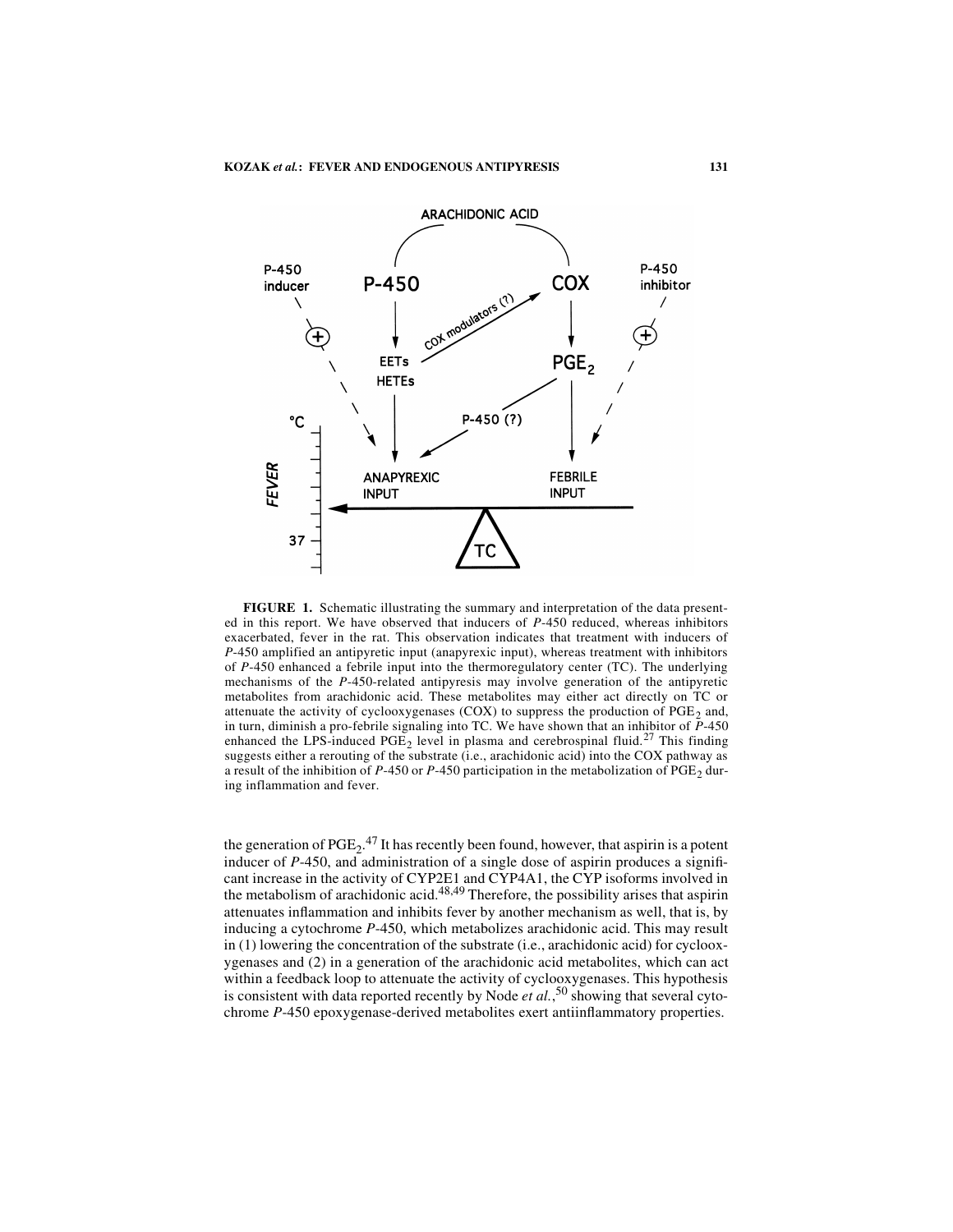#### **ACKNOWLEDGMENTS**

Research supported by the National Institute of Allergy and Infectious Disease Grant AI-27556 and funds from Lovelace Respiratory Research Institute. The study was conducted in facilities fully accredited by the Association for the Assessment and Accreditation of Laboratory Animal Care International.

#### **REFERENCES**

- 1. KLUGER, M.J. 1998. Preface. *In* Molecular Mechanisms of Fever. Ann. N.Y. Acad. Sci. **856:** xi–xii.
- 2. DUBOIS, E.F. 1949. Why are fever temperatures over 106°F rare? Am. J. Med. Sci. **217:** 361–368.
- 3. MACKOWIAK, P.A. & J.A. BOULANT. 1996. Fever's glass ceiling. Clin. Infect. Dis. **22:** 525–536.
- 4. KLUGER, M.J. 1991. Fever: role of pyrogens and cryogens. Physiol. Rev. **71:** 93–127.
- 5. DINARELLO, C.A. 1997. Cytokines as endogenous pyrogens. *In* Fever: Basic Mechanisms and Management. P.A. Mackowiak, Ed.: 87–116. Lippincott-Raven. Philadelphia.
- 6. KLUGER, M.J., W. KOZAK, L.R. LEON *et al.* 1995. Cytokines and fever. Neuroimmunomodulation **2:** 216–223.
- 7. KOZAK, W., M.J. KLUGER, D. SOSZYNSKI *et al.* 1998. IL-6 and IL-1β in fever: studies using cytokine-deficient (knockout) mice. Ann. N.Y. Acad. Sci. **856:** 33–47.
- 8. LEMAY, L.G., I. OTTERNESS, S.L. KUNKEL *et al.* 1990. In vivo evidence that the rise in plasma IL-6 following injection of a fever-inducing dose of LPS is mediated by IL-1β. Cytokine **2:** 199–204.
- 9. LUHESHI, G., A.J. MILLER, S. BROWER *et al.* 1996. Interleukin-1 receptor antagonist inhibits endotoxin fever and systemic interleukin-6 induction in the rat. Am. J. Physiol. **270:** E91–E95.
- 10. KASTING, N.W., W.L. VEALE & K.E. COOPER. 1978. Suppression of fever at term of pregnancy. Nature **271:** 245–246.
- 11. VEALE, W.L., N.W. KASTING & K.E. COOPER. 1981. Arginine vasopressin and endogenous antipyresis: evidence and significance. Fed. Proc. **40:** 2750–2753.
- 12. PITTMAN, Q.J. & M.F. WILKINSON. 1992. Central arginine vasopressin and endogenous antipyresis. Can. J. Physiol. Pharmacol. **70:** 786–790.
- 13. MURPHY, M.T., D.B. RICHARDS & J.M. LIPTON. 1983. Antipyretic potency of centrally administered α-melanocyte stimulating hormone. Science **221:** 192–193.
- 14. CATANIA, A. & J.M. LIPTON. 1993. α-Melanocyte stimulating hormone in the modulation of host reactions. Endocrinol. Rev. **14:** 564–576.
- 15. COELHO, M.M., G.E.P. SOUZA & I.R. PELA. 1992. Endotoxin-induced fever is modulated by endogenous glucocorticoids in rats. Am. J. Physiol. **263:** R423–R427.
- 16. MORROW, L.E., J.L. MCCLELLAN, C.A. CONN & M.J. KLUGER. 1993. Glucocorticoids alter fever and IL-6 responses to psychological stress and lipopolysaccharide. Am. J. Physiol. **264:** R1010–R1016.
- 17. LONG, N.C., S.L. KUNKEL, A.J. VANDER & M.J. KLUGER. 1990. Antiserum against TNF enhances LPS fever in the rat. Am. J. Physiol. **258:** R591–R595.
- 18. KOZAK, W., C.A. CONN, J.J. KLIR *et al.* 1995. TNF soluble receptor and antiserum against TNF enhance lipopolysaccharide fever in mice. Am. J. Physiol. **269:** R23– R29.
- 19. BIBBY, D.C. & R.F. GRIMBLE. 1989. Temperature and metabolic changes in rats after various doses of tumor necrosis factor α. J. Physiol. **410:** 367–380.
- 20. KLIR, J.J., J.L. MCCLELLAN, W. KOZAK *et al.* 1995. Systemic but not central administration of tumor necrosis factor-α attenuates LPS-induced fever in rats. Am. J. Physiol. **268:** R480–R486.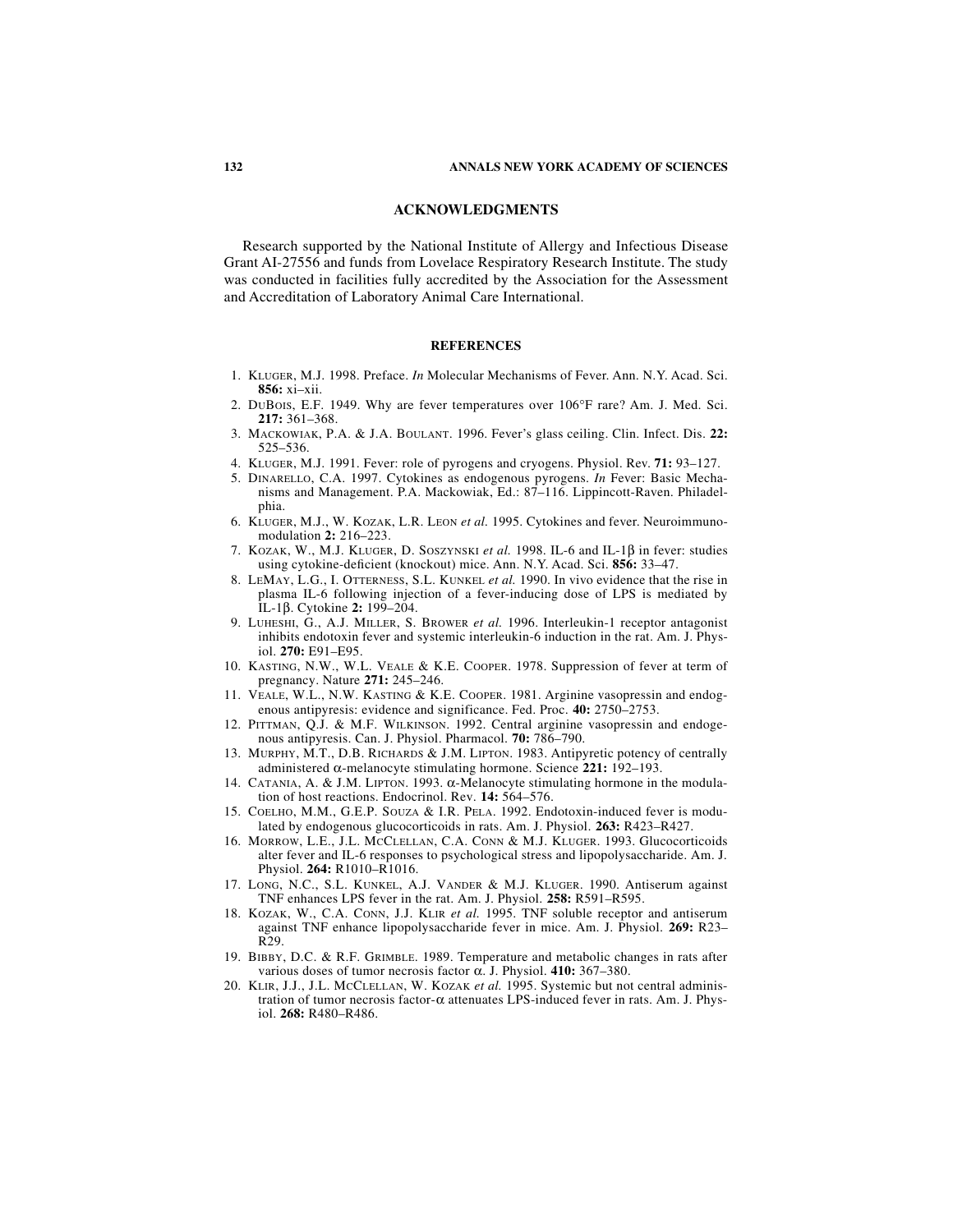- 21. LEON, L.R., W. KOZAK, J. PESCHON & M.J. KLUGER. 1997. Exacerbated febrile responses to LPS, but not turpentine, in TNF double receptor-knockout mice. Am. J. Physiol. **272:** R563–R569.
- 22. LEON, L.R., W. KOZAK, K. RUDOLPH & M.J. KLUGER. 1999. An antipyretic role of interleukin-10 in LPS fever in mice. Am. J. Physiol. **276:** R81–R89.
- 23. PAJKRT, D., L. CAMAGLIO, M.C.M. TIEL-VAN BUUL *et al.* 1997. Attenuation of proinflammatory response by recombinant human IL-10 in human endotoxemia. J. Immunol. **158:** 3971–3977.
- 24. BLATTEIS, C.M. & E. SEHIC. 1997. Prostaglandin E<sub>2</sub>: a putative fever mediator. *In* Fever: Basic Mechanisms and Managemant. P.A. Mackowiak, Ed.: 117–146. Lippincot-Raven. Philadelphia.
- 25. FRAIFELD, V., L. PAUL & J. KAPLANSKI. 2000. The relationship between hypothalamic prostaglandin  $E_2$  or leukotrienes and the body temperature response to lipopolysaccharide in different murine strains. J. Thermal Biol. **25:** 17–20.
- 26. KOZAK, W., I. ARCHULETA, K.P. MAYFIELD *et al.* 1998 Inhibitors of alternative pathways of arachidonate metabolism differentially affect fever in mice. Am. J. Physiol. **275:** R1031–R1040.
- 27. KOZAK, W., K.P. MAYFIELD, A. KOZAK & M.J. KLUGER. 2000. Proadifen (SKF-525A), an inhibitor of cytochrome P-450, augments LPS-induced fever and exacerbates prostaglandin-E2 levels in the rat. J. Thermal Biol. **25:** 45–50.
- 28. KOZAK, W., M.J. KLUGER, A. KOZAK, M. WACHULEC & K. DOKLADNY. 2000. Role of cytochrome P-450/epoxygenase in fever in mice and rats. Am. J. Physiol. **279:** R455–R460.
- 29. NAKASHIMA, T., Y. HARADA, S. MIYATA & T. KIYOHARA. 1996. Inhibitors of cytochrome P-450 augment fever induced by interleukin-1β. Am. J. Physiol. **271:** R1274–R1279.
- 30. MASHBURN, T.A., JR., J. LLANOS, R.A. AHOKAS & C.M. BLATTEIS. 1986. Thermal and acute-phase protein responses of guinea pigs to intrapreoptic injections of leukotrienes. Brain Res. **376:** 285–291.
- 31. CAPDEVILA, J.H., & J.R. FALCK. 1989. Cytochrome P-450 and the bioactivation of arachidonic acid. Blood Vessels **26:** 54–57.
- 32. FITZPATRICK, F.A. & R.C. MURPHY. 1989. Cytochrome P-450 metabolism of arachidonic acid: formation and biological actions of "epoxygenase"-derived eicosanoids. Pharmacol. Rev. **40:** 229–241.
- 33. MCGIFF, J.C. 1991. Cytochrome P-450 metabolism of arachidonic acid. Annu. Rev. Pharmacol. Toxicol. **31:** 339–369.
- 34. SCHILTER, B. & C.J. OMIECINSKI. 1993. Regional distribution and expression modulation of cytochrome p-450 and epoxide hydrolase mRNAs in the rat brain. Mol. Pharmacol. **44:** 990–996.
- 35. ALKAYED, N.J., J. NARAYANAN, D. GEBREMEDHIN *et al.* 1996. Molecular characterization of an arachidonic acid epoxygenase in rat brain astrocytes. Stroke **27:** 971–979.
- 36. ELLIS, E.F., S.C. AMRUTHESH, R.J. POLICE & L.M. YANCEY. 1991. Brain synthesis and cerebrovascular action of cytochrome P-450/monooxygenase metabolites of arachidonic acid. Adv. Prostaglandin Thromboxane Leukot. Res. **21A:** 201–204.
- 37. HARDER, D.R., W.B. CAMPBELL & R.J. ROMAN. 1995. Role of cytochrome P450 enzymes and metabolites of arachidonic acid in the control of vascular tone. J. Vasc. Res. **32:** 79–92.
- 38. MAKITA, K., J.R. FALCK & J.H. CAPDEVILA. 1996. Cytochrome P450, the arachidonic acid cascade, and hypertension: new vistas for an old enzyme system. FASEB J. **10:** 1456–1463.
- 39. MORGAN, E.T. 1997. Regulation of cytochromes P450 during inflammation and infection. Drug Metab. Rev. **29:** 1129–1188.
- 40. CAPDEVILA, J.H., D.C. ZELDIN, K. MAKITA *et al.* 1995. Cytochrome P450 and the metabolism of arachidonic acid and oxygenated eicosanoids. *In* Cytochrome P450: Structure*,* Mechanism, and Biochemistry*.* P.R. Ortiz de Montellano, Ed.: 443–471. Plenum Press. New York.